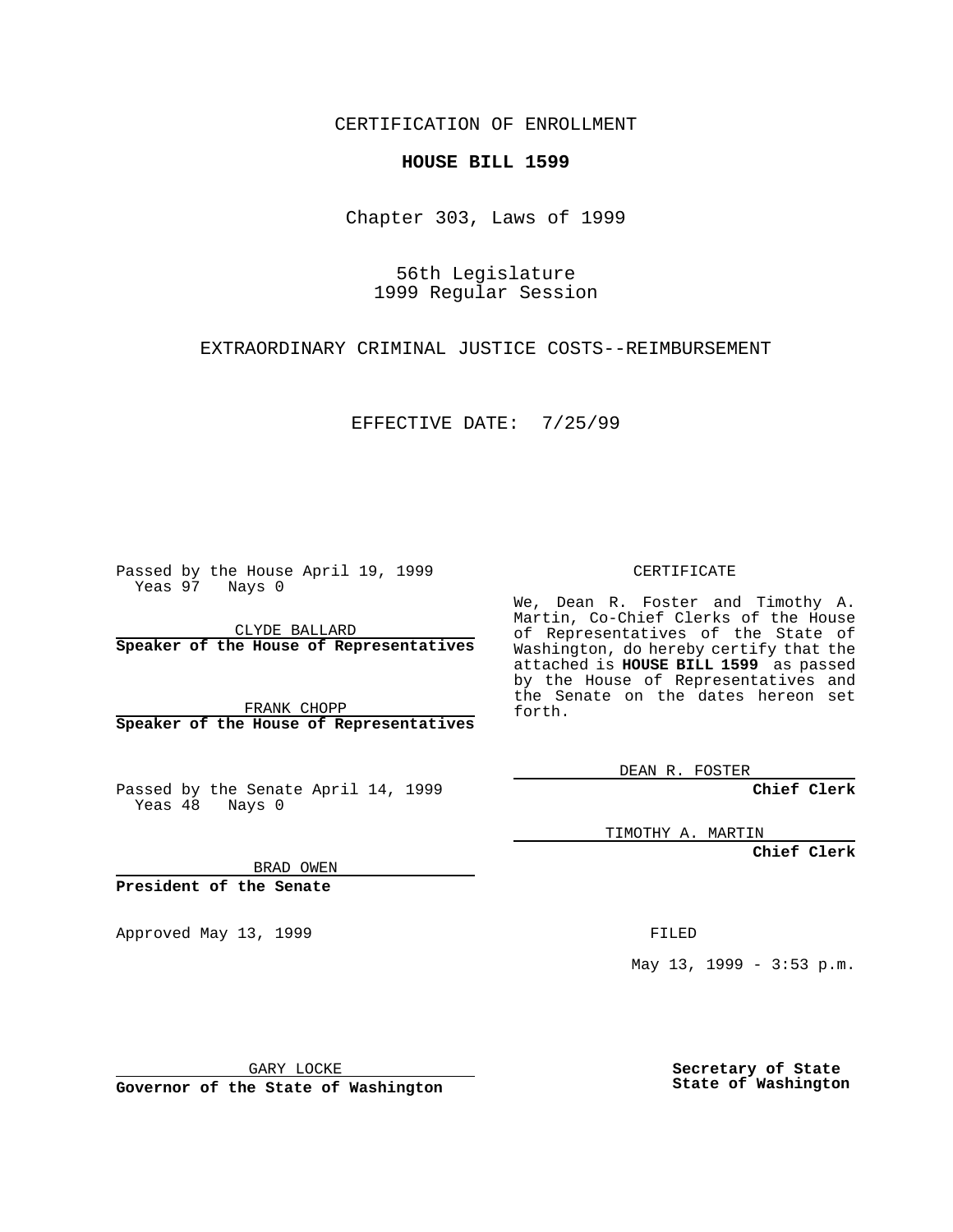## **HOUSE BILL 1599** \_\_\_\_\_\_\_\_\_\_\_\_\_\_\_\_\_\_\_\_\_\_\_\_\_\_\_\_\_\_\_\_\_\_\_\_\_\_\_\_\_\_\_\_\_\_\_

\_\_\_\_\_\_\_\_\_\_\_\_\_\_\_\_\_\_\_\_\_\_\_\_\_\_\_\_\_\_\_\_\_\_\_\_\_\_\_\_\_\_\_\_\_\_\_

## AS AMENDED BY THE SENATE

Passed Legislature - 1999 Regular Session

## **State of Washington 56th Legislature 1999 Regular Session**

**By** Representatives McMorris, Doumit, Clements, Constantine, Sheahan, Grant, G. Chandler, Linville, Rockefeller, D. Schmidt, Kessler and Schoesler

Read first time 01/29/1999. Referred to Committee on Local Government.

 AN ACT Relating to court funding; and adding a new section to chapter 43.330 RCW.

BE IT ENACTED BY THE LEGISLATURE OF THE STATE OF WASHINGTON:

 NEW SECTION. **Sec. 1.** A new section is added to chapter 43.330 RCW to read as follows:

 Counties may submit a petition for relief to the office of public defense for reimbursement of extraordinary criminal justice costs. Extraordinary criminal justice costs are defined as those associated with investigation, prosecution, indigent defense, jury impanelment, expert witnesses, interpreters, incarceration, and other adjudication costs of aggravated murder cases.

 (1) The office of public defense, in consultation with the Washington association of prosecuting attorneys and the Washington association of sheriffs and police chiefs, shall develop procedures for processing the petitions, for auditing the veracity of the petitions, and for prioritizing the petitions. Prioritization of the petitions shall be based on, but not limited to, such factors as disproportionate fiscal impact relative to the county budget, efficient use of